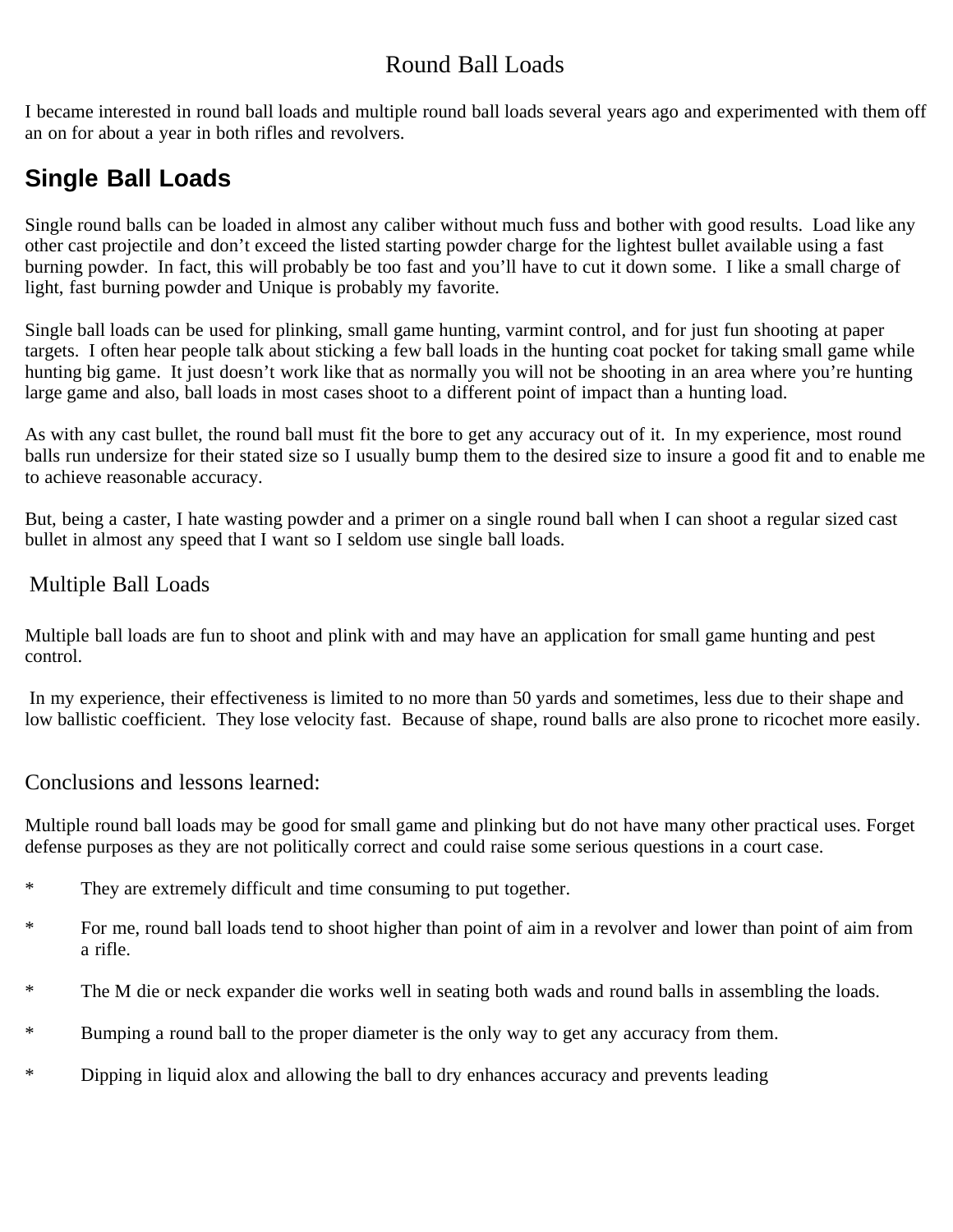#### Preparing the bullets.

You have to either cast or purchase round balls. Being a caster, I'd rather do it myself. I'm not casting buckshot but I don't mind casting a hundred or so round balls.

I have at my disposal the following RB moulds:

.319…50.4 grains .360 …69.7 grains .375…79.2 grains .424…115.5 grains .429…122.1 grain .451…136.5 grains .457…142.5 grains

I can use them all in the 5 cartridges listed below.

First, cast a supply of round balls. I usually cast these from pure lead or as close as I can get to pure lead. Stick-on wheel weights and lead from jacketed bullets off the range work well and I keep it separate from my other alloy.

With a supply of the appropriate size RB, take a lubricator/sizer and bump them to the desired diameter. After bumping, you will end up with what a kid would call a "smushed ball". It will be flat or convex on the bottom and, depending on which top punch is used, flat or round on top. The sides will show a flat around the entire ball that is the diameter of the sizing die used unless you're trying to bump one too big and then you'll only see a smooth circle. This operation makes the round balls more accurate but at the same time, you create a projectile that is not a true round ball. It also degrades the range potential somewhat as it decreases the ballistic coefficient. With a little practice, the sprue cut will go on top and will be formed flat. I recovered one ball fired from the .45 Colt at 50 yards and the sides were engraved nicely with the rifling so I know they exited the case and took the rifling in the same manner as a normal bullet. This was after penetrating a 2" X 10" piece of plank I was using as a target and to check penetration.



**Home made flat top punches**

I use a top punch for either a flat nose or one of my specially made flat top punches that I turn down from a 5/16" hex head bolt using a file on my drill press. An electric drill and a file will work just as well for making these top punches.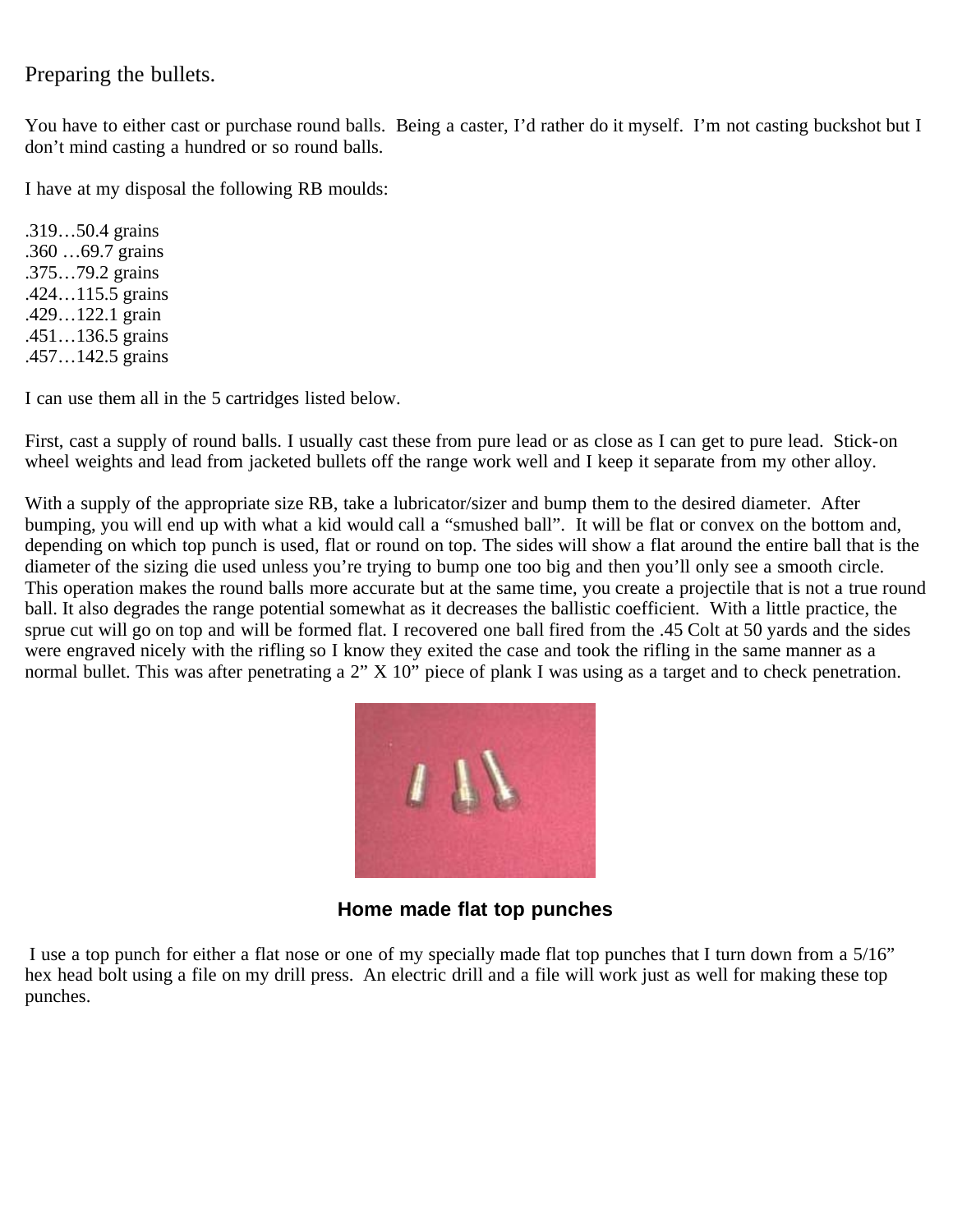

Place round ball in sizer, sprue up Adjust stop on bottom of sizer until ram clears the sizer die by 1/16"



Pull down on handle gently until ram contacts top of sizer

Top and bottom of ball will be bumped flat and the sides of the ball will be the diameter of the sizer Caution…do this slowly as here is where you normally break the sizer



.429" round ball bumped to .431" Note shiny ring on ball on the right, which indicates .431" diameter

I use .358" for .38 Special/.357 Magnum, .451" for the .45 Colt and .45 ACP and .459" for the 45/70.

I use Lee's Liquid Alox and mix lighter fluid with it until it's fairly thin. Then, using tweezers, I dip each bumped ball and place it on hardware mesh with a newspaper underneath. They'll dry fairly well over night but will still be tacky. They're now ready to load.

## **Making Wads**

I use wads with my loads. I have shot them without wads but prefer to use them. Fred Cornell makes a first class wad cutter that fits in a single stage press and turns out precision wads from whatever material is on hand with each swing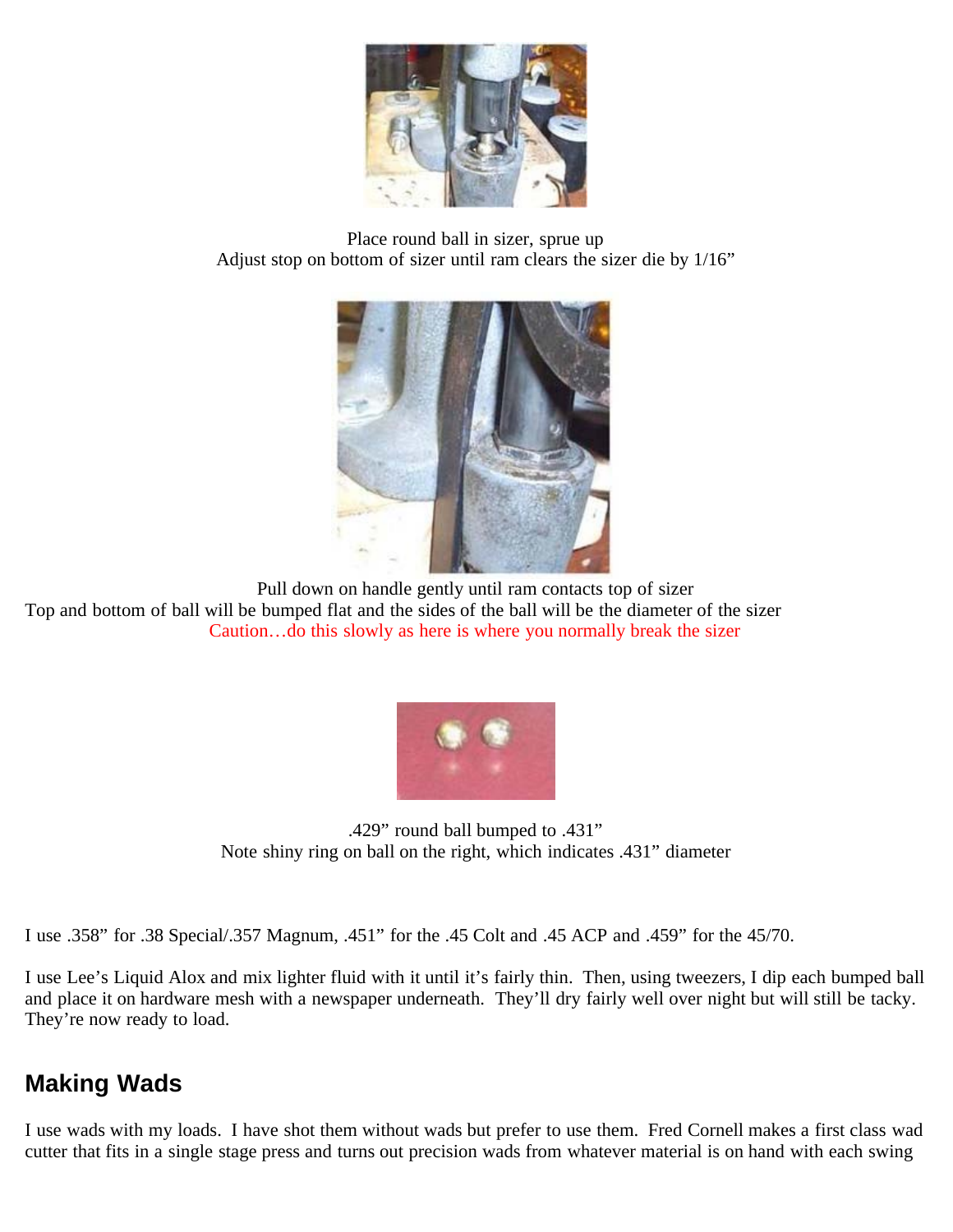of the handle. The cheap way to go if you want a few wads is to sharpen a case mouth and cut them with a drill press or electric drill against a piece of wood. Drill out the primer pocket with a .190" drill and use a 10-32 machine screw to chuck in the drill press. File or grind a small hole in the side so the wads can be punched out after cutting. Normally, I'll use cardboard off the back of tablets or the plastic tops off coffee cans. If you happen to be in the military and have access to an aerial gunnery loading point, 1/8" thick high density cardboard comes packed between 20mm, 30mm and 40mm ammo. It's first class wad material and I'd not be disappointed if 50 pounds or so showed up on my doorstep some night.



*Cornell Wad Cutter*

This unit, made by Frederick Cornell, Custom Shooting Accessories, RD #2-14 Stover Acres, Sayre, PA 18840 (this one in .458") makes cutting wads fun. With the proper material, a wad is produced at each stroke of the press handle. Cost was \$65 several years ago but is a first class unit with excellent workmanship.



Home Made Wad Cutters

Making wads need not be expensive. These two wad cutters, one for making .452" wads and the other for making .431" wads can be made from the appropriate shell casing. De-cap case and then drill through the primer pocket with a drill of sufficient size to accept a #10-32 screw. Use a screw approximately  $1\frac{1}{2}$  long and place through the case with the head of the screw inside the case. Secure with a self-locking nut to prevent the screw from loosening. Then the screw shaft is chucked into a drill or drill press and the case mouth sharpened outside with a file and the inside sharpened by chamfering with a chamfering tool.



**Cutting Wads with Home Made Cutter**

The hole in the side of the cutter is to allow the wads to be punched out once they have been cut. A hex wrench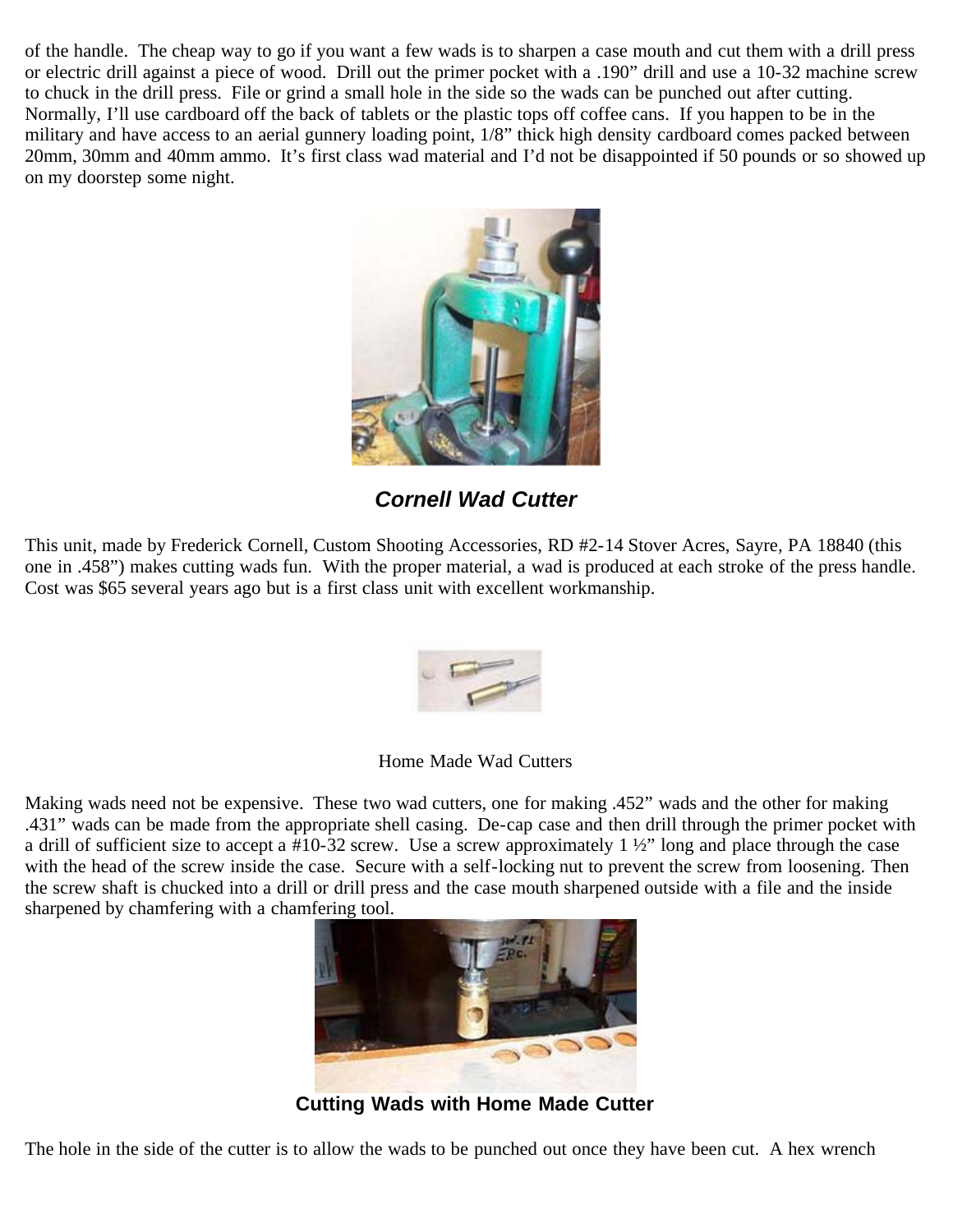worked well for this process. I was able to cut 5 with the .431 before removing.

# **Loading**

Once you have wads, your cases are prepared in the same manner as for a cast bullet with a belled mouth. Before loading, chamfer the mouth of the case or a small ring of lead may be removed during crimping.

Decide what your powder charge will be and dump it in the case. Then, seat a wad and using the expander plug on the M die or neck expander die, push the wad down over the powder until it's approximately  $\frac{1}{4}$ " in the case. This depth is chosen in order that the wad is in contact with the ball at all times as you don't want an air space between the wad and the ball. This practice has been known to cause "ringing" in older, softer barrels. Inspect to be sure it is seated straight. If not, pull it out and use another wad.

For single balls, seat the ball and using the plug, seat it about 2/3s of its diameter down into the case. In the case of single balls, you then use your normal crimp, wipe the alox off and you're ready to fire.

If using two balls, seat the first ball until there's about 1/4" of case space at the case mouth. Then seat the 2<sup>nd</sup> ball about 2/3" of the way in the case and crimp. Then wipe the alox off and store.

If you're going whole hog and using the  $3$  ball 45/70 "hockshop" load, seat the first two balls until they're  $\frac{1}{4}$ " below the case mouth, seat the  $3<sup>rd</sup>$  ball 2/3s of the way in the case and crimp.

Loads prepared in this manner are fairly stable as far as being carried in your pocket and, due to the alox, fairly resistant to light rain.

#### Individual Cartridges.

Standard disclaimer – These loads were fired safely in my guns with no problems or signs of pressure. Use at your discretion.

I selected these six cartridges as I figured they were the ones most people would be interested in loading. I've tested 2 ball loads in the 38/55 and it gave me the best accuracy of any of the cartridges I tested. Three rounds went into about a 6" cluster at 50 yards and the group was centered and slightly low.

I tested each load for penetration on 2" X 6" blocks at all ranges that I tested loads for accuracy. I determined that this was adequate penetration and power for small game. Every load penetrated the blocks for me during these tests.

#### 38 Special



Model 15 Smith and Wesson, 4"

2 - .360" Balls – 139.4 grains total payload .38 Special Case S & B Unplated 1 - .040" Card Wad 4.8 grains WW231 Velocity…996 FPS 15 Yards – 100% hits on 8" X 10" target...2" group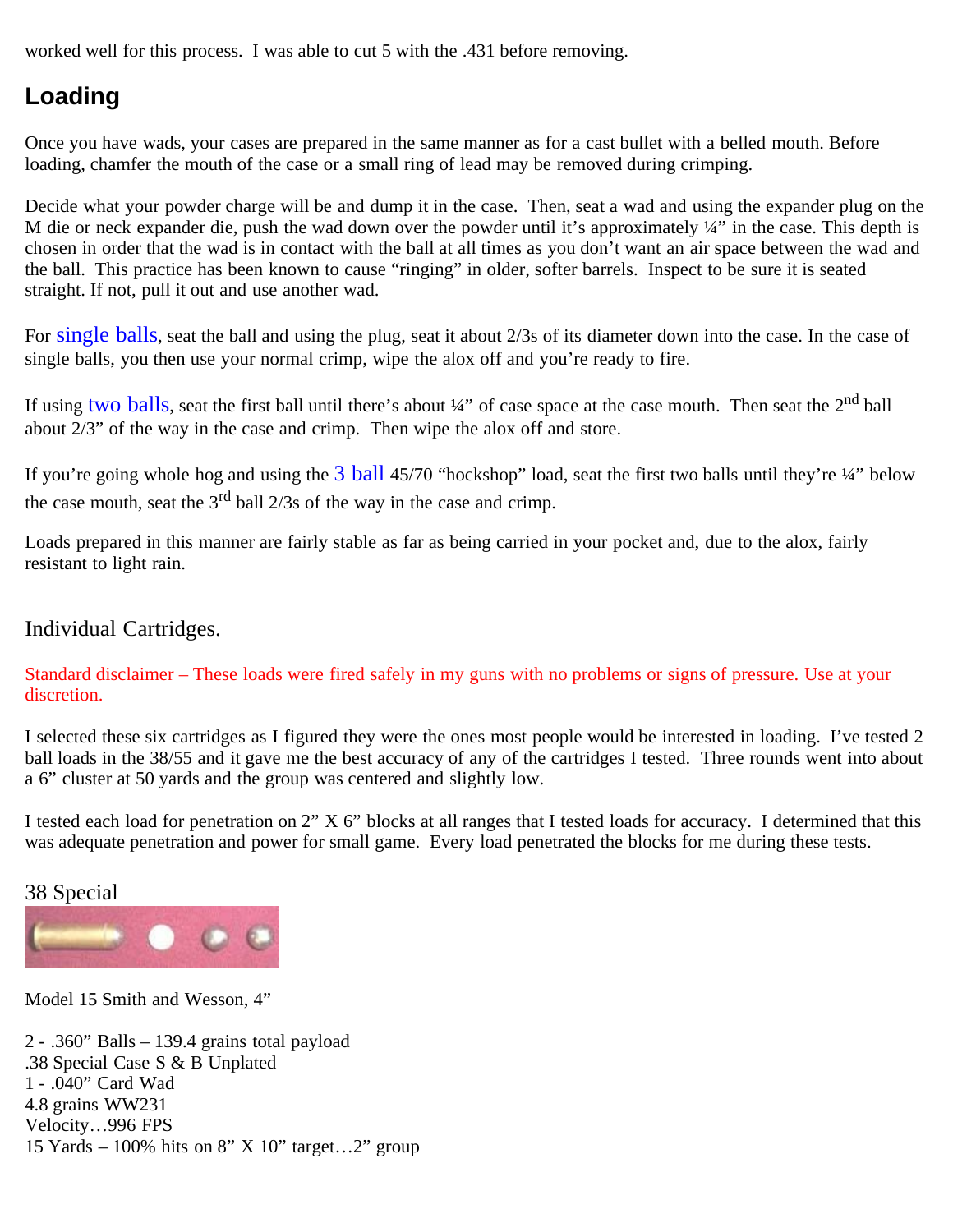25 Yards - 100% hits on 8 X 10" target….5" group

This load is very good for general woods carry and is adequate up to 50 yards.



3 - .319" Balls – 151.2 grains total payload .38 Special Case S & B Unplated 4.8 grains WW231 1 - .040" Card wad Velocity…1072 FPS 15 yards  $-67\%$  hits on 8" X 10" target 25 Yards – 33% hits on 8" X 10" target This load would be great for what I call a "fishing" load where snakes may be encountered. It will be good for very short-range applications but accuracy falls off very quickly.

.357 Magnum



Ruger Blackhawk, 6" 3 - .360" Balls – 139.4 grains total payload .357 Magnum Case 7.0 grains Blue Dot 1 - .040"Card wad Velocity…1047 FPS 15 Yards - 100% hits on 8" X 10" target ….2" group 25 Yards - 100% hits on 8" X 10" target….2" group

Makes a good woods load up to 50 yards for varmints, small game and general fun shooting.

## **44 Magnum**



Ruger Super Blackhawk 2 - .429" Round balls  $-244.2$  grain payload  $-$  bumped to .431"

.44 Magnum case 8.0 Grains, Unique 1 - .040" cardboard wad Velocity…1211 FPS/1184 FPS single ball 15 Yards - 100% hits on 8" X 10" target…4" group 25 Yards - 100% hits on 8" X 10" target…5" group

Good woods load for the .44 Magnum. I tested at 50 yards by plinking and also at 100 yards and it provides adequate accuracy for plinking at both ranges.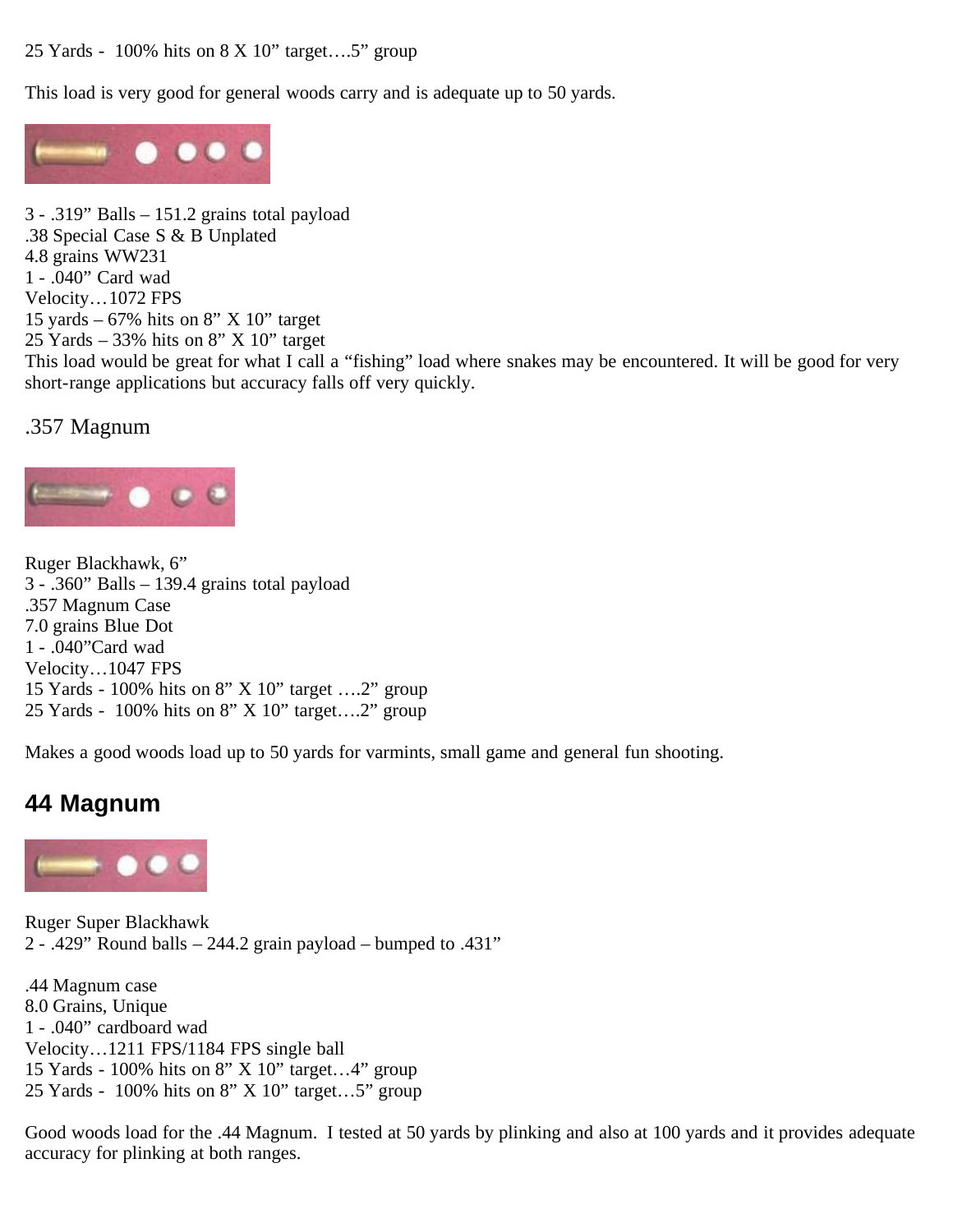I ran out of balls for the .44 Magnum and ended up with about a dozen single ball loads. These were very accurate at 100 yards…almost as well as cast bullet loads.

## **45 ACP**

I'll bet I got some strange looks when I listed the 45 ACP. I guess you'd wonder how I got two .451 balls in a .45 ACP case. I didn't. I took two .424 balls and bumped the bottom one flat and then bumped another set using a #374 top punch to give a round ball with a flat bottom and a kind of flat round nose.



Ruger Blackhawk convertible, 5 ½" 1 - .424" ball bumped to .452 (bottom ball) 1 -.424" ball bumped with a #374 top punch to give a rounded point 5.0 Grains of Unique 1 - .040" cardboard wad Velocity…847 FPS 15 Yards – 50% hits on  $8"$  X 10" target 25 Yards  $-50\%$  hits on 8" X 10" target

This was a load that I wanted to try just to see if I could do it. It appears that it will feed and function in a M1911A1 but I didn't test it in one. Use would be limited to very short range only.

Some were plinked at 50 yards after the tests. The round nose bullet appeared to hit fairly well close to point of aim but the bottom ball dispersed badly.

#### 45 Colt



Ruger Blackhawk convertible, 5 ½" 2 - .451 Round Balls – 273 grains total payload .45 Colt Case 6.5 grains, Unique 1 - .040" cardboard wad Velocity…771 FPS 15 Yards – 100% hits on 8" X 10" target...2" group 25 Yards – 100% hits on 8" X 10" target...3" group

This is a very good load for woods loafing. There was adequate accuracy at 50 yards to make this a quite interesting load out to that range. I'd recommend a .454 ball for use in the .45 Colt over the .451 if available.